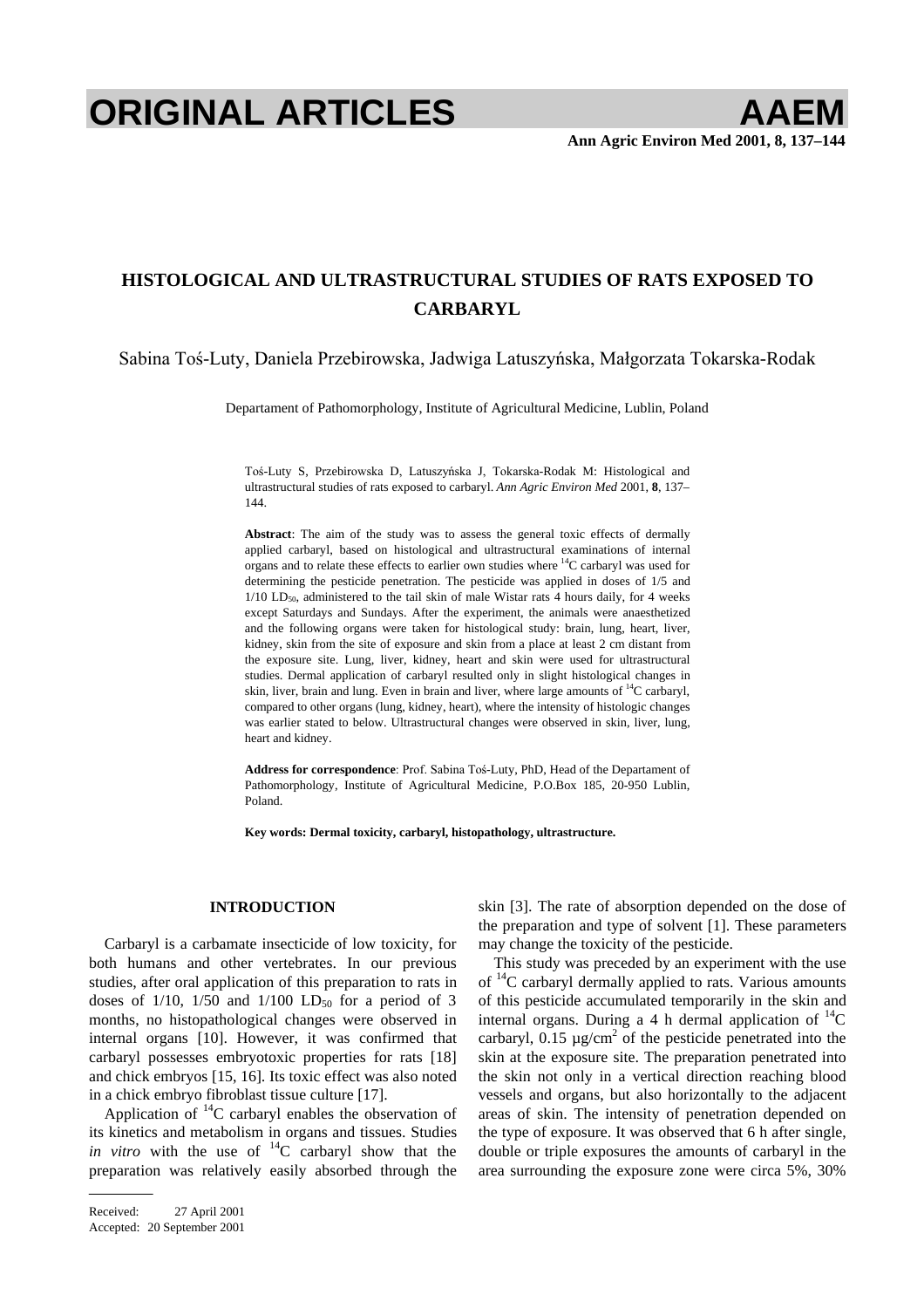and 80% of the absorbed amount, respectively. At 20 h after exposure, the amount of carbaryl was similar at the site of exposure and in adjacent areas, approximating 4% of the absorbed dose [20].

#### **OBJECTIVE**

The aim of this study was an evaluation of subacute toxicity of dermally applied carbaryl, based on histological and ultrastructural analysis of internal organs and skin, as well as an attempt to determine the relationship between the progression of histological and ultrastructural changes and the amount of  ${}^{14}C$  carbaryl detected in these organs [20].

#### **MATERIALS AND METHODS**

Carbaryl (1-Naphtyl-N-methyl-carbamate) produced by the Institute of Organic Industrial Chemistry in Warsaw as a standard with 99.0% purity, was used for the experiment. For dermal application, it was suspended in an emulsion of gum arabic, olive oil and water in proportion  $1:2:1.5$ , and applied to the tail skin in two doses:  $1/5$  and  $1/10$  LD<sub>50</sub>, i.e. 22 mg/cm<sup>2</sup> and 11 mg/cm<sup>2</sup> respectively.

The study was conducted on male Wistar rats aged 3 months with no macroscopically detected changes of the tail skin. The animals were fed with standard feed LSM [9] and provided with water *ad libitum*. The initial body mass of the rats was  $220 g \pm 20 g$ .

The experiment was conducted on 3 groups of rats: 2 experimental and 1 control group, 10 animals in each. Experimental animals received for 4 weeks (except Saturdays and Sundays) an oil emulsion of carbaryl (22  $mg/cm^2$  and 11 mg/cm<sup>2</sup>), applied to the skin of the tail according to Massmann's method in own modification [19]. The time of exposure was 4 hours daily. The animals of the control group were dermally exposed to the emulsion vehicle (as above) at the same time and under the same conditions. During the entire experiment, the body mass of all rats was determined once a week.

For histological and ultrastructural studies, heart, liver, kidney, lung, brain, skin from the site of exposure, and skin from a place at least 2 cm distant from the exposure site were taken. The organs for histological examinations were fixed in 10% neutral buffered formalin, embedded in paraffin and stained with H+E. The brain for histological examinations was perfused with a solution of methanol, formalin and glacial acetic acid, embedded in paraffin and stained by the Nissel method [22]. For ultrastructural studies, organs were fixed in 4% glutaraldehyde buffered to a pH of 7.2–7.4 with 0.1 M sodium cacodylate, and post-fixed with 1% solution of OsO<sub>4</sub> in water. Dehydration was carried out by ethyl alcohol in graded concentrations up to absolute. The material was embedded in  $Poly/Bed^{\otimes}$ 812 medium (Polysciences, Inc., Warrington, PA, USA),

| <b>Table 1.</b> Degenerative changes in internal organs of Wistar rats after |  |  |  |  |  |
|------------------------------------------------------------------------------|--|--|--|--|--|
| dermally applied carbaryl.                                                   |  |  |  |  |  |

| Examined organs |                                          | Examined groups <sup>a</sup>               |                                |
|-----------------|------------------------------------------|--------------------------------------------|--------------------------------|
|                 | $1/10$ LD <sub>50</sub><br>$N = 10$<br>% | $1/5$ LD <sub>50</sub><br>$N = 10$<br>$\%$ | Control group<br>$N = 10$<br>% |
| Liver           |                                          | 50                                         |                                |
| Kidneys         |                                          | 10                                         |                                |
| Lungs           | 50                                       | 60                                         | 10                             |
| Heart           |                                          | 40                                         |                                |
| <b>Brain</b>    | 50                                       | 80                                         |                                |

a In each group, percent of animals with changes is shown.

Ultrathin sections were observed and photographs taken using a Tesla BS 500 electron microscope.

#### **RESULTS**

The body mass of all animals, both in the experimental and control groups, increased about 70 g during studies lasting 28 days.

Histologic studies of the liver showed the presence of slight infiltrations of mononuclear cells between hepatocytes. Degenerative changes were sporadically observed in individual hepatocytes in 50% of the animals after dermal application of carbaryl in the dose  $22 \text{ mg/cm}^2$ (Tab. 1). The submicroscopic structure of hepatocytes showed a decrease in amounts of the rough endoplasmic reticulum, as well as an increase in amounts of the smooth endoplasmic reticulum in the cytoplasm (Fig. 1).

In the widening interalveolar septa of the lung, macrophages were observed after both doses of carbaryl (Tab. 1) (Fig. 2). In the apical parts of the organ compensatory emphysema was noted. Ultrastructural studies of the lung showed swelling of the endothelium of capillary vessels (Fig. 3).

In 40% of animals, after administration the higher dose of carbaryl (Tab. 1), inflammatory infiltrations were observed in the heart, between the cardiac fibres (Fig. 4). The submicroscopic structure of cardiomyocytes showed swollen mitochondria, as well as swelling of the endothelium of capillary vessels (Fig. 5).

Histopathologic studies did not show changes in kidney; ultrastructural analysis, however, detected an increase in the number of autophagous vacuoles in the cells of proximal tubuli (Fig. 6).

Changes in the brain were manifested after both doses of carbaryl in 50–80% of animals (Tab. 1). A focal concentration of neurocytes cytoplasm in the hypothalamus nucleus, CA 3 hippocampus layer (Fig. 7), and in the area of the pyriformis cortex cerebri were observed. Degenerative changes were also noted in the granular layer and in Purkinje cells of the cerebellum (Fig. 8).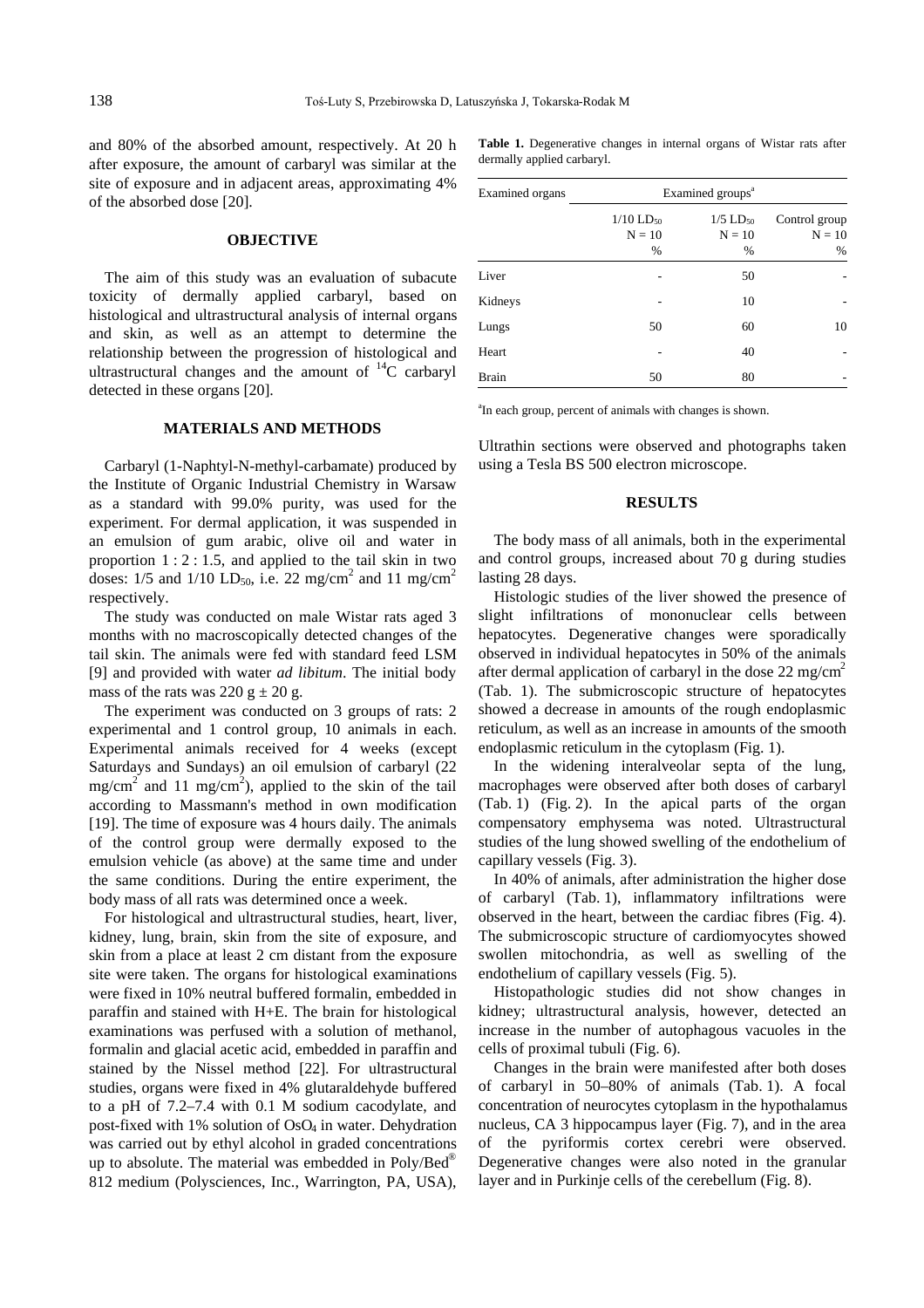

**Figure 1.** a: Decrease in amounts of the rough endoplasmic reticulum (RER), and increase in amounts of the smooth endoplasmic reticulum (SER) in hepatocytes (1/5 LD<sub>50</sub>). EM,  $\times$  8 000. b: Control group, no changes. EM,  $\times$  8 000.



**Figure 2.** a: Macrophages in the widening interalveolar septa of the lung  $(1/10 LD_{50})$ . H+E,  $\times$  160. b: Control group, no changes. H+E,  $\times$  160.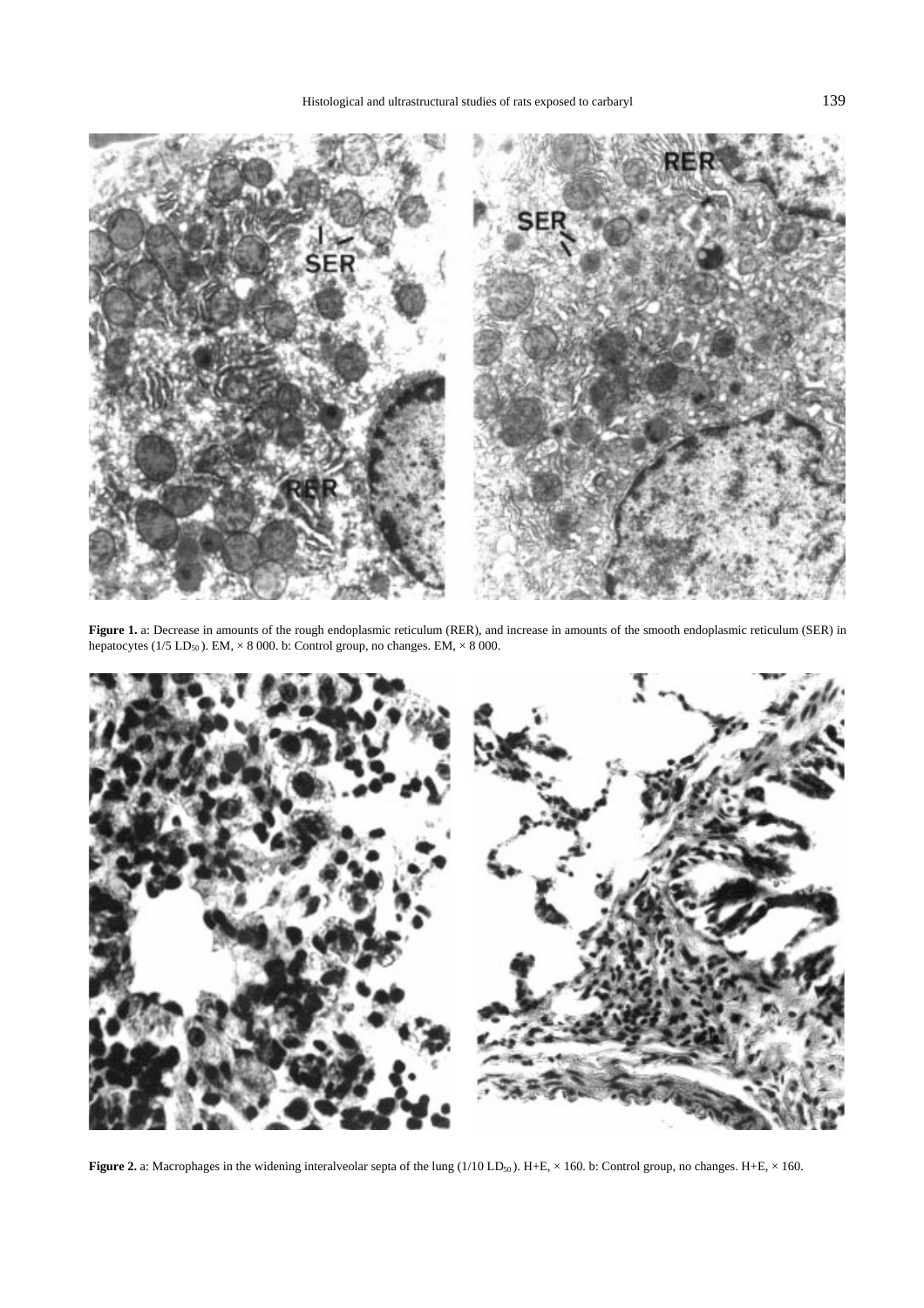

**Figure 3.** a: Swelling of the endothelium (EN) of capillary vessels in the lung  $(1/5 LD_{50})$ . EM,  $\times$  16 000. b: Control group, no changes. EM,  $\times$  16 000.



**Figure 4.** a: Inflammatory infiltration between the cardiac fibres in the heart ( $1/5$  LD<sub>50</sub>). H+E,  $\times$  160. b: Control group, no changes. H+E,  $\times$  160.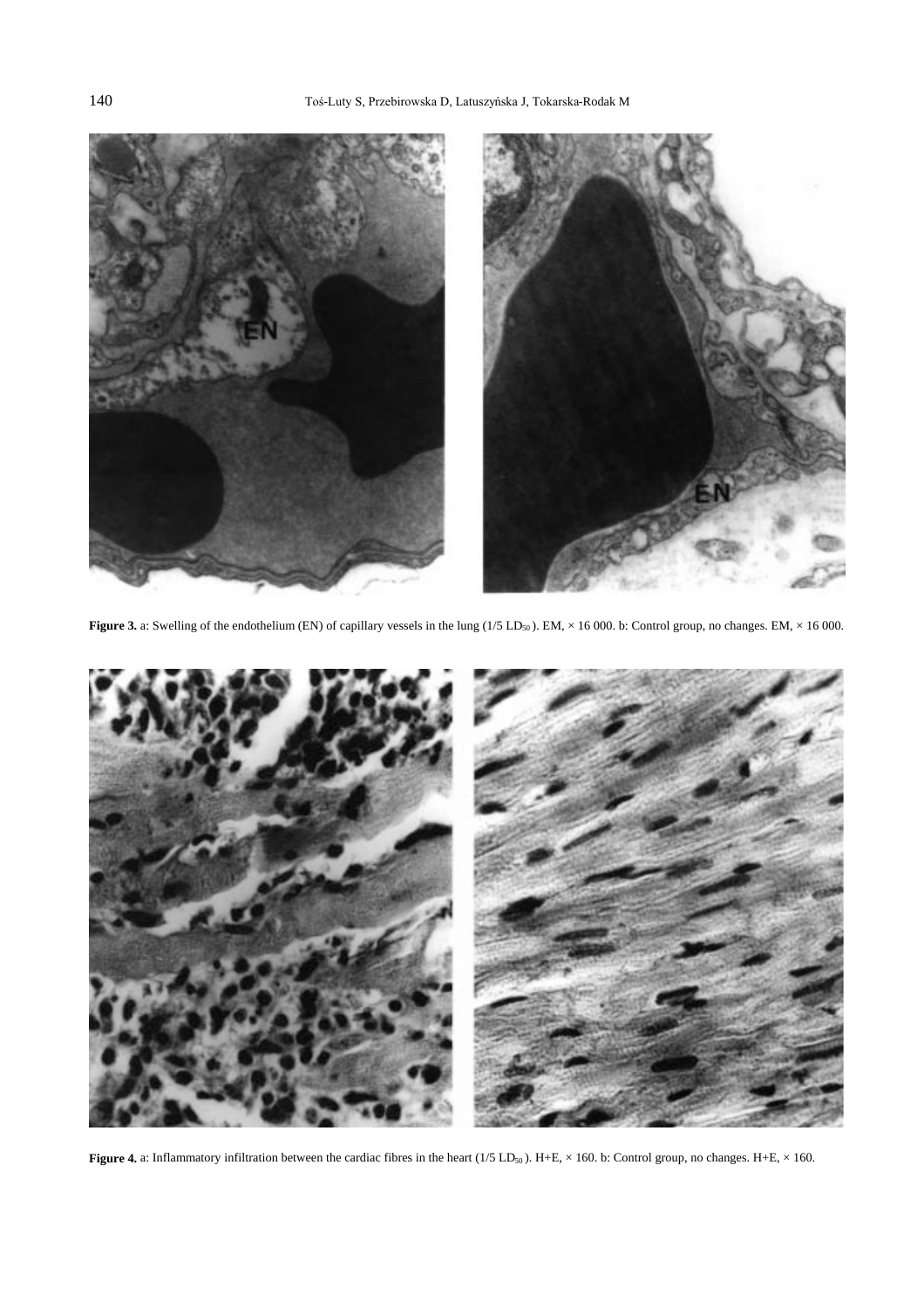

**Figure 5.** a: Swollen mitochondria (M), and swelling of the endothelium (EN) of capillary vessels in cardiomyocytes (1/5 LD<sub>50</sub>). EM,  $\times$  16 000. b: Control group, no changes. EM,  $\times$  16 000.



Figure 6. a: Increase in number of autophagous vacuoles (AV) in the cells of proximal tubuli in kidney (1/5 LD<sub>50</sub>). EM,  $\times$  8 000. b: Control group, no changes. EM,  $\times$  16 000.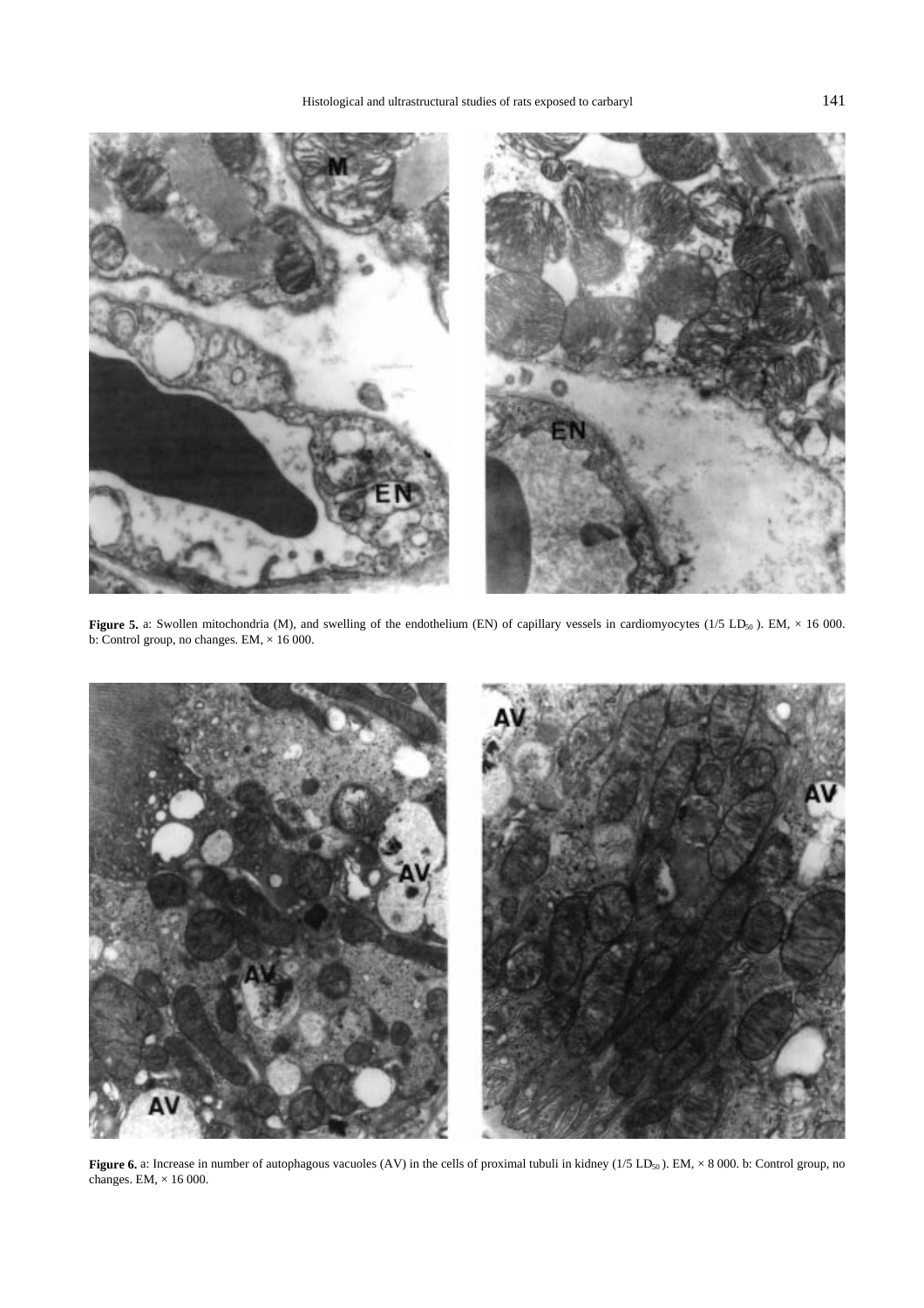

Figure 7. a: A focal concentration of neurocytes cytoplasm in the CA 3 hippocampus layer in the brain (1/10 LD<sub>50</sub>). Stained according to the Nissel method,  $\times$  160. b: Control group, no changes. Stained according to the Nissel method,  $\times$  160.



Figure 8. a: Degenerative changes in the granular layer and in Purkinje cells of the cerebellum (1/5 LD<sub>50</sub>). Stained according to the Nissel method,  $\times$  160. b: Control group, no changes. Stained according to the Nissel method,  $\times$  160.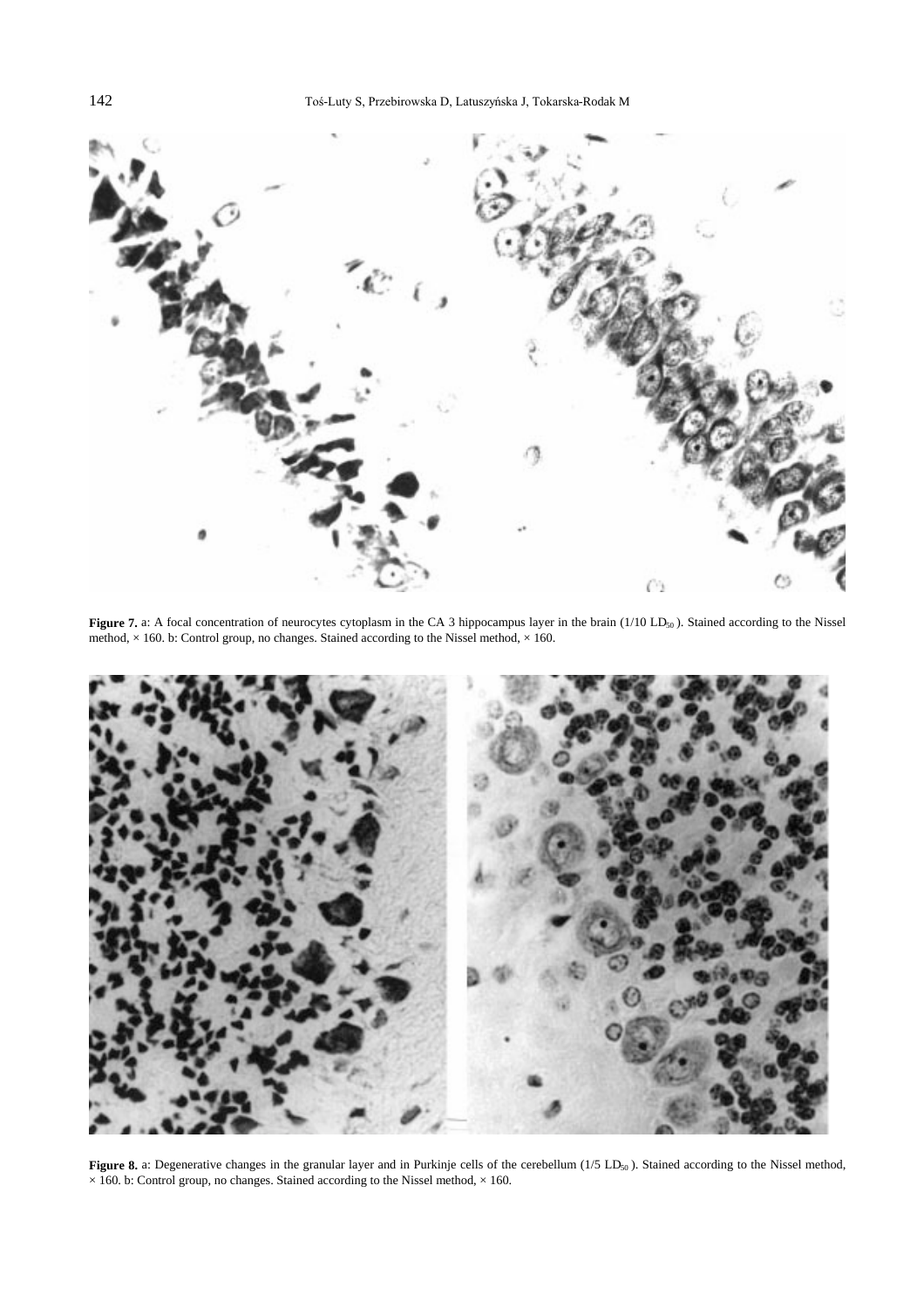

**Figure 9.** a: Large vacuoles (V), and swollen mitochondria (M) in the stratum spinosum of the skin (1/5 LD<sub>50</sub>). EM,  $\times$  8 000. b: Control group, no changes. EM,  $\times$  16 000.

Histologic examination of the skin at the site of carbaryl application showed loosening of structure of all strata of the epidermis. Pyknotic nuclei surrounded by a transparent zone were observed in the stratum spinosum. A definite thickening of the stratum granulosum and stratum corneum was noted. Infiltration of mononuclear cells was present subepidermally, whereas an intensive hyperaemia was observed in the dermis. In the zone surrounding the application site oedema was clearly manifested in the stratum spinosum of the epidermis. Studies of the skin at the site of exposure, conducted by electron microscope, showed the presence of vacuoles in the stratum spinosum and stratum granulosum (Fig. 9), and swelling of mitochondria, especially in the stratum basale. Similar changes were noted in the skin surrounding the exposure zone.

#### **DISCUSSION**

Carbamates may be absorbed by the alimentary tract, respiratory system, skin and mucous membranes. Due to their high fat-soluble properties these compounds easily penetrate through cell membranes and are quickly distributed throughout the body. In addition, carbamates easily penetrate through the blood-brain barrier [2, 13].

The studies carried out by the use of marked  $^{14}$ C carbaryl showed that this preparation applied to the skin of the back was absorbed by male rats at the rate of 0.18  $\mu$ g/h/cm<sup>2</sup> [8]. Similar results were obtained in our percutaneous absorption study, where carbaryl applied to tail skin was absorbed by male rats at the rate of 0.15  $\mu$ g/cm<sup>2</sup> during exposure lasting 4 h. Despite the elimination of the majority of  $^{14}$ C carbaryl via urine and bile, residues of this pesticide were found in various organs, i.e. fatty tissue and cytosol of the liver [21], in the kidney, spleen and heart, and moreover in the eye and central nervous system in foetuses [5].

The persistence of blood radioactivity always correlates with an inhibition of cholinesterase activity in the plasm [7], this inhibition being higher the weaker the function of the liver, e.g. following hepatectomy [6]. Thus, carbaryl evidently acts through cholinesterase inhibition. However, is it the only mechanism by which this compound exerts its effect?

In the bodies of vertebrates, carbaryl is subject to hydrolysis and hydroxylation with the participation of specific enzymes, i.e. beta-glucuronidase and sulphatase, which results in the creation of metabolites identified as conjugated glucuronides and sulphates [4]. Mac Pherson *et al.* [12] observed that creation of the final products of carbaryl metabolism depended on the availability of metabolizing enzymes located in the liver.

A report concerning the effect of a mixture of carbaryl (50%), chlorfenvinphos (3%) and lindane (2%) described erythrorrhagia in brain, heart, lungs, liver and kidneys. Additionally, parenchymatous degeneration in the heart,